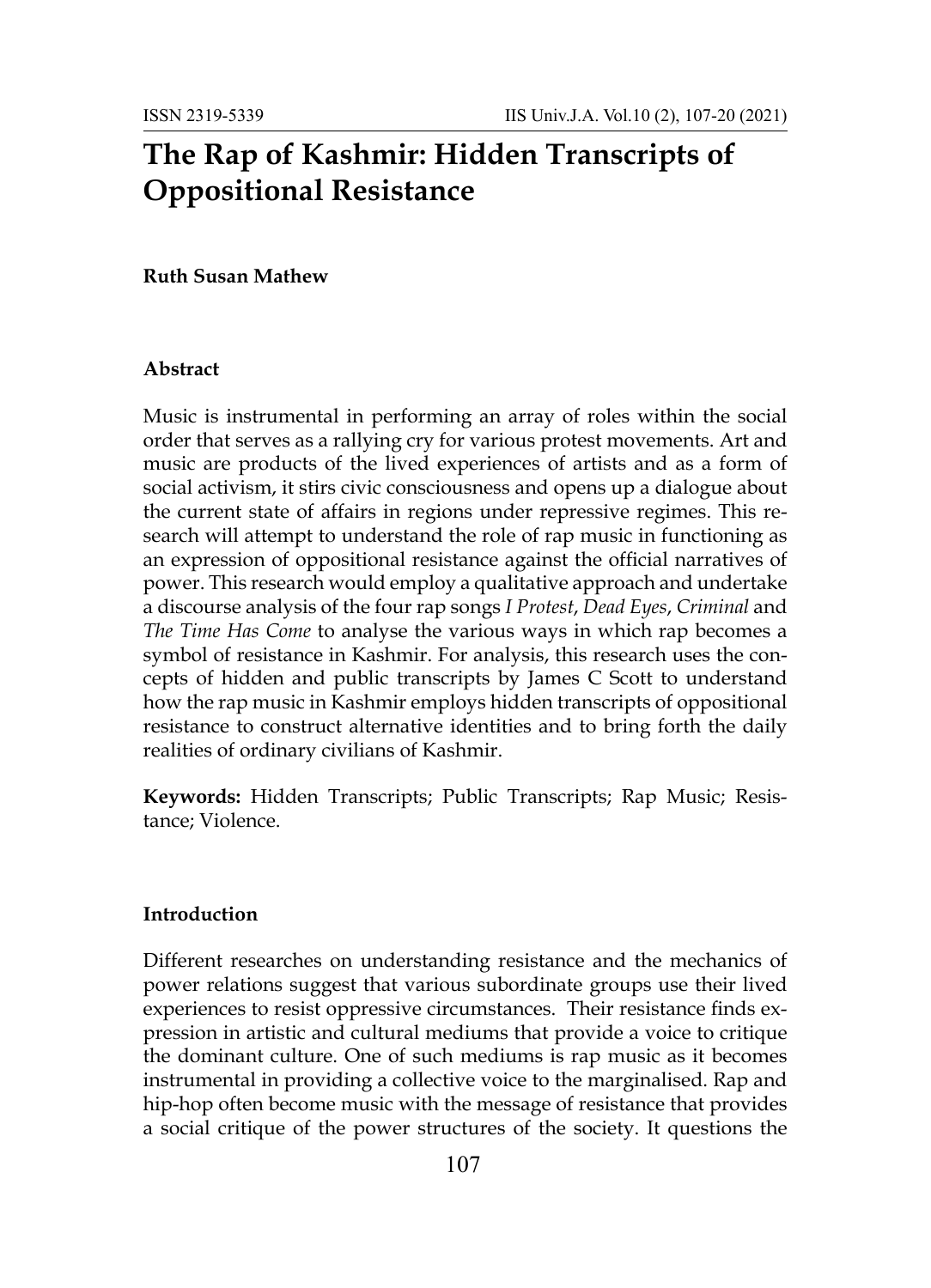hegemonic forces and aims in empowering the voiceless.

The rap music in Kashmir also performs similar functions, where it is used by the youth to make political and social statements regarding the precarious state of Kashmir. The news about Kashmir is often coloured by political and nationalistic biases, where the state of Kashmir is reduced to border disputes, political struggles and regular violent protests. However, the perilous position of the civilians who end up as collateral damage in the power struggle gets ignored in the quest for militant nationalism and the race for media sensationalism. It is in this context that rap music in Kashmir becomes the voice of the suppressed civilians whose plight does not get registered in the mainstream political parlance.

However, unlike large scale protests and revolts that are met with violent state suppression, rap music in Kashmir escapes the state scrutiny by employing anonymous, passive resistance. It becomes a hidden transcript of oppositional resistance as it is not open and active and acts as a 'weapon of the weak' against state-administered violence and terrorist activities in Kashmir. In such a context, rap music becomes a weapon against the public transcripts that take the form of official narratives of Kashmir. Therefore, the employment of rap music as hidden transcripts becomes a form of oppositional resistance by the rappers and its audience against the hegemonic norms and values of the region.

Hidden Transcripts and Public Transcripts

Music is universally recognised as a form of expression that can impact the collective consciousness and is accessible to both the powerful and the powerless. It becomes an important tool to mark cultural resistance and to give voice to the voiceless. Many scholars suggest that rap music as a form of resistance can be situated in the social contexts in which it emerged. Rap emerged in South Bronx in the 1970s as a response to the urban renewal projects, urban blight and deindustrialisation that pushed the residents to the peripheries of New York city and reduced them as voiceless entities (Molins 118).

Historically, rap functioned as a social commentary for young African Americans and Latinos to protest against the draconian legal measures, lack of public funds for education and community living, and dilapidated housing conditions. This commentary that was created for the marginalised to act as a platform to showcase their subversive thoughts and idioms slowly became a popular global form of protest and cultural resis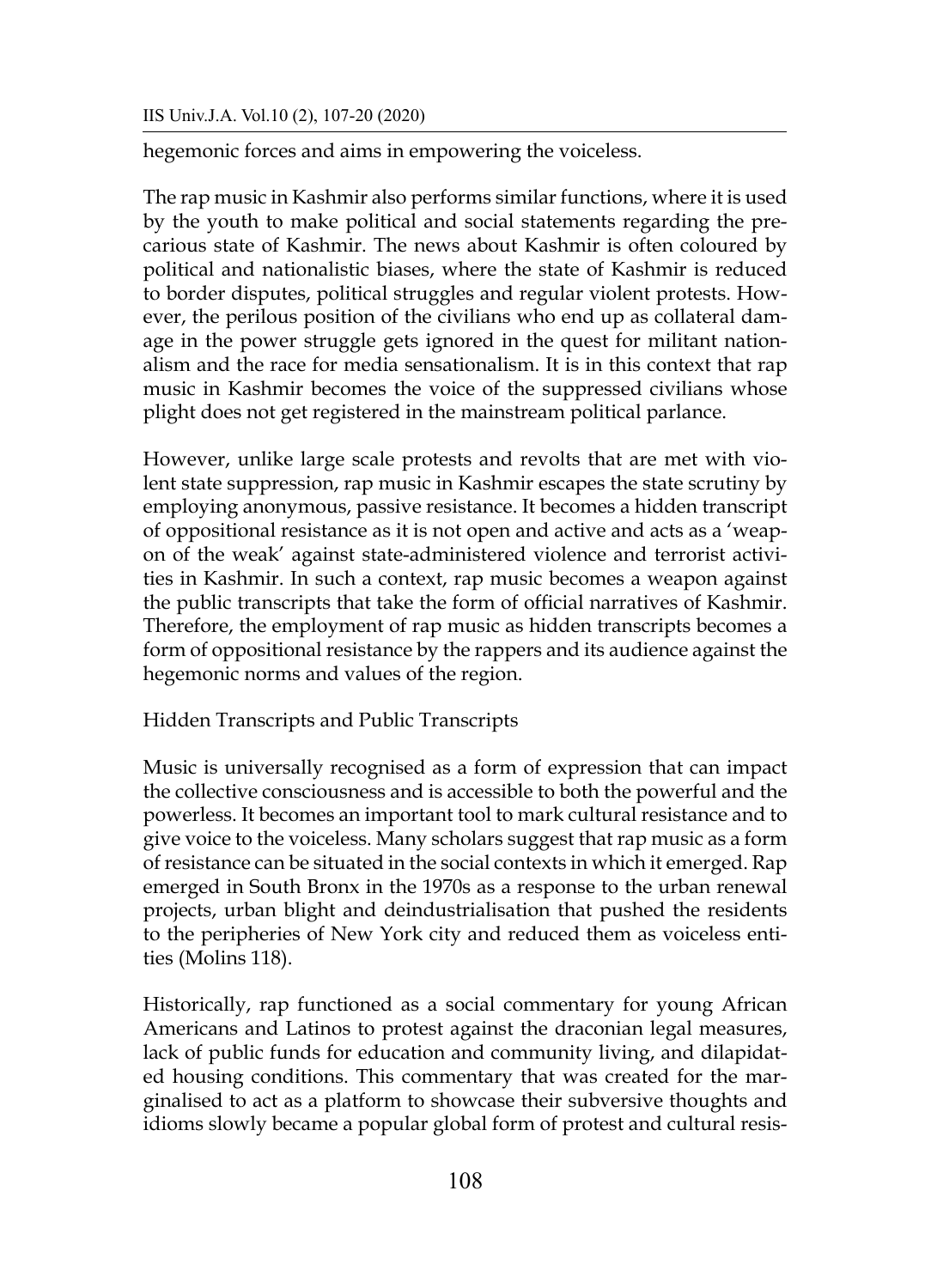tance. This led to the creation of a new paradigm, where the 'bottom-up' approach empowered the marginalised to become active and direct participants of passive resistance (Molina 112).

Kashmir as a region has faced subsequent marginalisation and systemic oppression on socio-economic and political fronts over a period of time. Kashmiris have been systemically excluded from the Indian mainland over decades and their marginalisation does not evoke adequate dialogues in the rest of the country. The plight of Kashmir had begun with Partition in 1947when a Muslim-majority princely state acceded to India. The internal conflicts in Jammu and Kashmir had begun in 1989 and have heightened through the 1990s and early 2000s. The latest abrogation of Article 370 that held a symbolic value to Kashmiris as a guardian of their unique values, further pushed the valley into turmoil (Malik and Mukherjee 1). The constant persecution and oppression faced by the Kashmiris have ensured that only the dominant hegemonic forces will speak on behalf of the citizens, refusing space for Kashmiris to voice out their expressions of resistance.

To carve a space for those in the peripheries of the society, the school of passive resistance challenges the conventional social theories that prioritize overt forms of resistance such as revolutions, riots and revolts. It has broadened the understanding of power relations and the praxis of resistance by including clandestine resistance of the marginalised who cannot afford explicit forms of protest. The theory of passive resistance has developed on the basis of the dichotomy between the powerful and the powerless, the dominant and dominated, the rulers and the subject(Joo 1).

In power laden-settings, the powerless give emphasis to their stories by refusing to live their lives according to the definition of the situations as given by the powerful. This leads to a considerable difference between offstage and onstage protests. As opposed to this, the discourses and protests that happen 'onstage' are referred to as 'public transcripts', which reflects the ordinary power relations between the dominated and the subordinated. However, the public transcripts refuse to show the complete picture as there are hidden transcripts that take place 'offstage', which is often not visible to the dominant power structure. The marginalised feel more comfortable expressing their dissent 'offstage' as they are away from the scrutiny of the powerful. Therefore, in order to understand the nuances of the power structure, the hidden transcripts of resistance by the marginalised must be taken into consideration (Joo 4).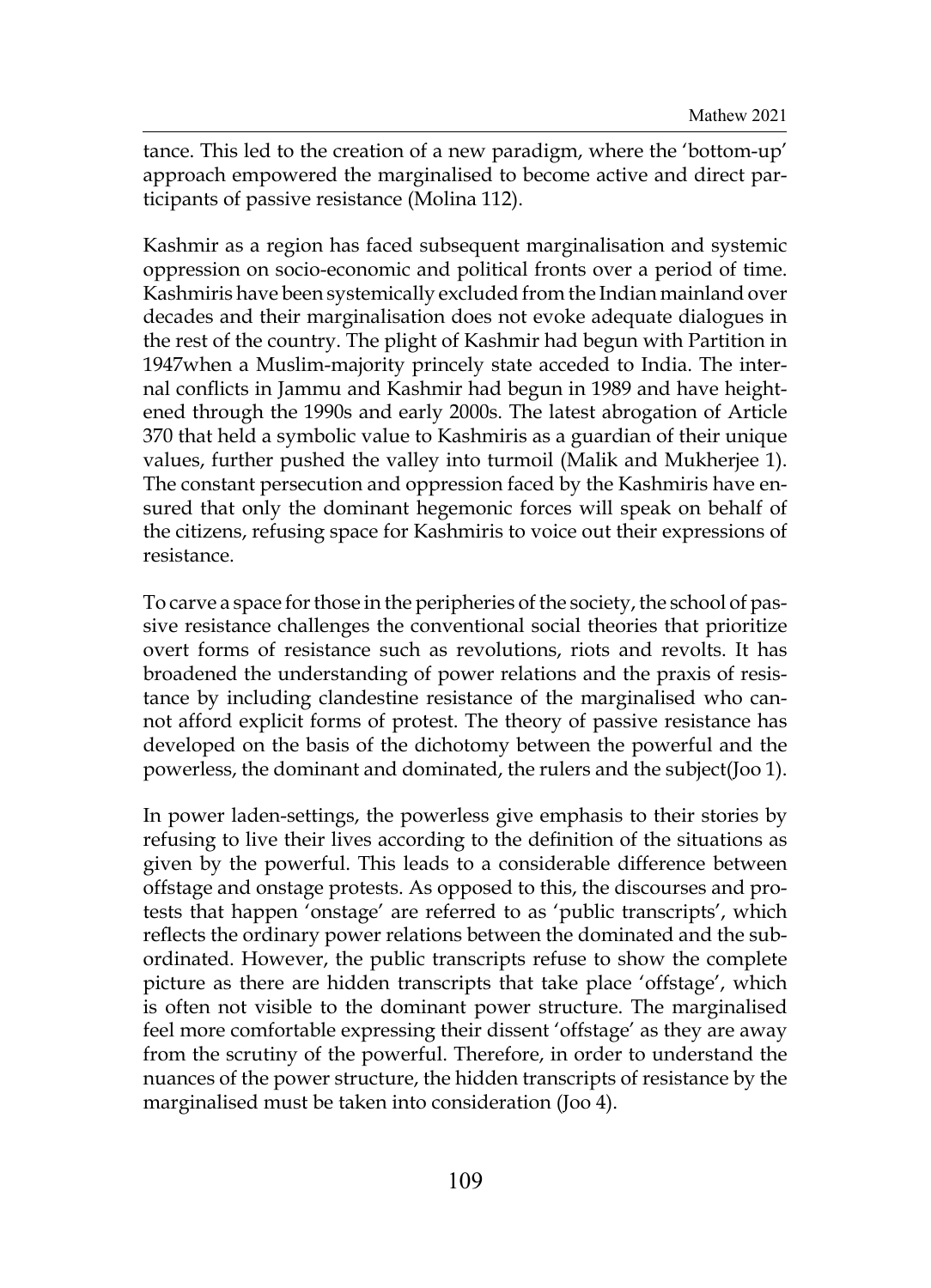James Scott in his book *Domination and the Arts of Resistance* states that "organized, large-scale, protest movements pose a threat to the state." He views these public shows of protests as problematic since those extraordinary moments are "few and far between". If spaces are organised in a way that the suppressed can freely express their "hidden" thoughts and feelings, then their dissent will make a regular appearance. This is because some aspects of thoughts, behaviours and feelings are highlighted to promote certain definitions of the situation while other aspects are suppressed so that they would not disturb the constructed narratives of power. This suppressed resistance gets expressed in the form of a joke, gesture, or song utilizing the language and idioms of the marginalised (Joo 9).

These hidden transcripts of resistance can be observed in the rap music of Kashmir, where the rap becomes a voice of dissent against the official histories of Kashmir. *I Protest*, *Criminal, Dead Eyes* and *The Time Has Come* can be seen as examples where the powerless are not dormant. Dominant groups sustain their hegemony by strategically controlling access to public forums and dictating the terms of the debate, as well as the public's perception of Kashmiris. This is done by governments, media houses and others through the official histories and public narratives.

Various negative stereotypes such as being disloyal, violent and barbaric are associated with the Kashmiris in various public forums. To protest against these negative images, the Kashmiri rappers invert the stereotypical notions by challenging the dominant ideologies. This enables them to draw the attention of the public to alternative narratives that validate the daily realities of the Kashmiris. This is because revolts, revolutions and protests carry a huge cost for Kashmiris whose daily lives are in a perennial precarious state. However, it is wrong to assume that their act of resistance is futile as there lies immense potential in the political terrain between quiescence and revolt.

To understand how rap becomes instrumental in criticizing the dominant ideologies, it becomes important to understand the concept of hidden transcripts. Tricia Rose explains this concept by employing James Scott's social theory framework of "public" and "hidden" transcripts. She argues that rap challenges the power politics through a series of cloaked speech and "hidden" cultural codes. These "hidden" cultural codes contest the dominance of "public" transcripts that are presented in public forums as a tool to reinforce hegemonic values (Molina 119). These public transcripts are found in the form of governmental policies, legislative rhetoric, and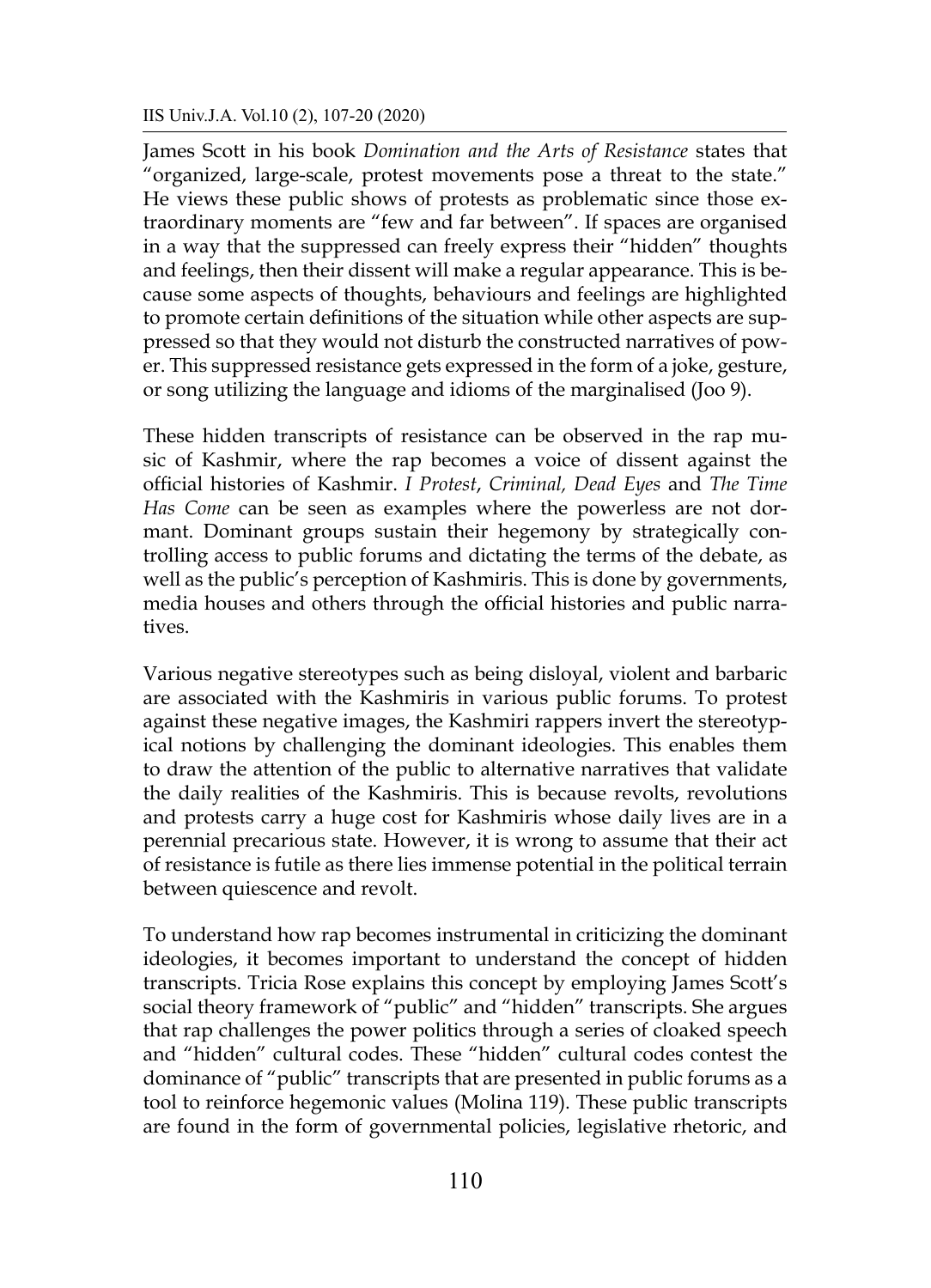legal opinions to forcefully silence the voices of marginalisation and persecution of Kashmiris.

For a better understanding of all dimensions of music, it becomes important to contextualise the form and content of musical works in the institutional context to understand the power discourses operating in the composition, performance and reception, the production, exchange and distribution. The political or social character of rap in Kashmir becomes an essential lens to analyse the oppositional resistance that it propagates. The rap in Kashmir is oppositional as it questions the hegemonic forces and resists domination by producing alternative knowledge regarding the Kashmiri 'street reality'. The hidden transcripts of oppositional resistance are foregrounded in I Protest, Dead Eyes, Time Has Come, and Criminal to show the subordinate group's resistance against the hegemonic forces.

The cultural forms of subordinate groups are a reflection of their lack of access to powerful channels to express their opposition (Beighey and Unnithan 135).The rap in Kashmir becomes a blue-print for social resistance as they offer alternative interpretations of the events in the region that are misrepresented by the official narratives. Though rap music as a form is not native to India, the global appeal of rap as a music against oppression employed majorly by the youth in marginalised communities as a tool of resistance has made it endearing to the youth of Kashmir. The young rappers use rap as a post-modern practice by drawing on their own 'street reality' to resist oppression under internal colonialism.

For these young rappers, rap as a medium of popular culture becomes a means to explore group identities that would help them to link to larger social forces. Political rap music has been portrayed by various researches as an oppositional cultural form that provides criticism and resistance to the hegemonic cultural and socio-economic forces. By staying true to the history of political rap that has its root in the atrocities faced by African-Americans, the rap in Kashmir also became a collective voice that explores the group identities of the marginalised civilians.

The politically charged lyrics of the rap aims to bring the atrocities faced by Kashmiris to the attention of the public. The dismal conditions of unemployment, police and state brutality, terrorist activities etc are expressed through rap that use glaring symbols as a form of communication to empower the voiceless segment of the Kashmir society. Emcee Ami and Danish Bhatt in the rap *Dead Eyes* use the symbol of 'dead eyes' as a symbol and hidden transcript to bring forth the collective identity of a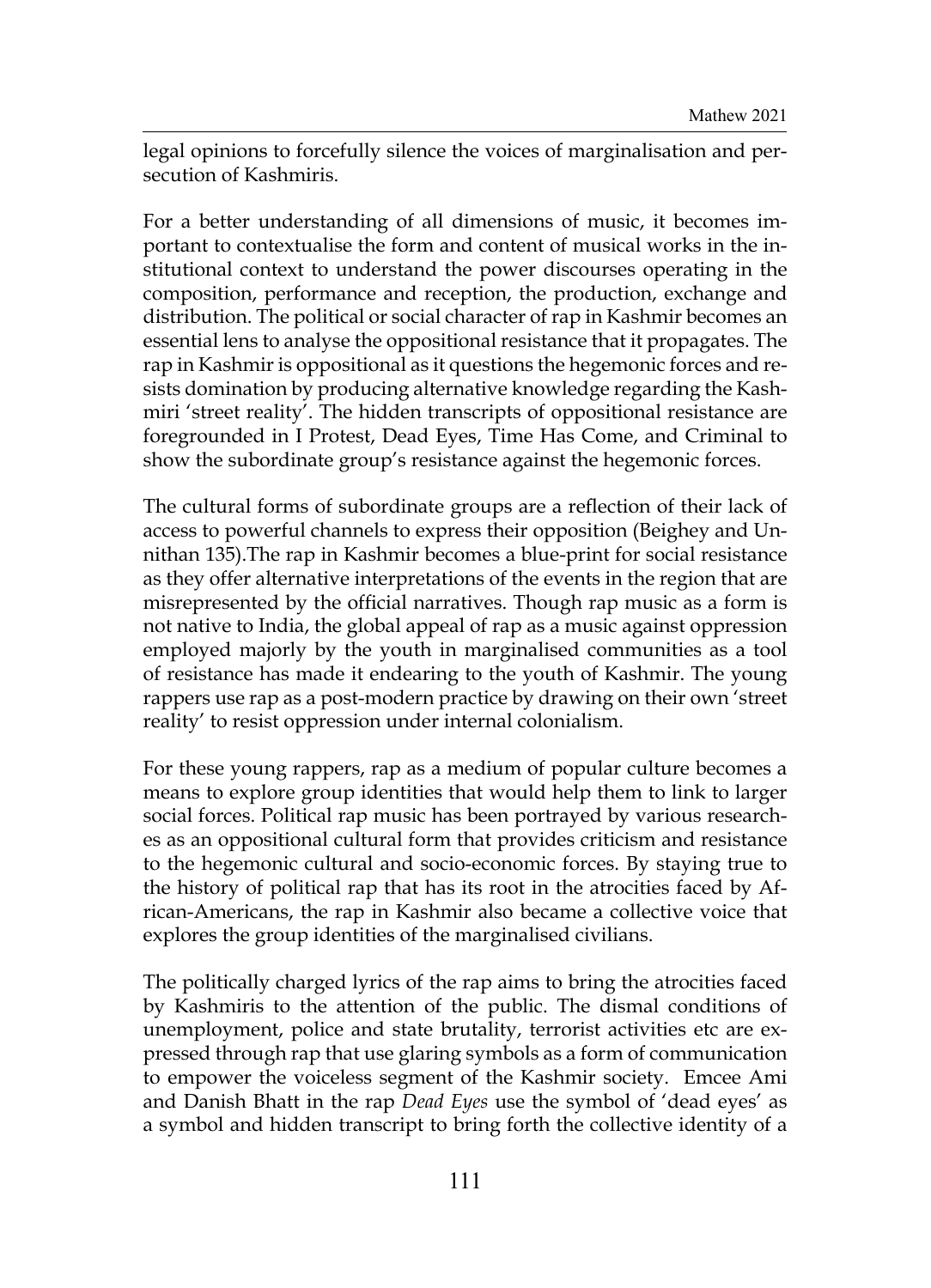population subjected to un-ending atrocities for a long period. In this rap, the rappers identify themselves with many who lost their eyes owing to the state-sponsored violence and pledges to bring justice to them.

With all my heart I support your cause

But what about Neelofar and Asiya's loss Dead eyes brother!

but my heart is alive Like Ifra and Insha

I know how to survive I am an eyes of Nazrul who lost his vision

I won't back down till we get success in our mission (29-33).

Similarly, in another rap *I Protest* by M.C. Kash, the lyrics express collective oppositional resistance against the injustices meted out to them on the pretext of protecting them.

> We won't go down When we bleed Alive in the struggle Even the graves will speak (29-32).

Through this rap, M.C. Kash voices out the collective hardships that Kashmiris face as a community and testifies to their ability to survive virtually impossible conditions through oppositional resistance. After the release of this rap, it drew a lot of appreciation and became the protest anthem for Kashmiris to mark their collective dissent against the killing of civilians by the state during the 2010 Kashmir unrest. Towards the end of the rap, it names all who were killed that year owing to the civilian unrest. Therefore, it can be said that rap becomes a hidden transcript by which young Kashmiris combat social dislocations especially when their voice is stifled by the government.

Rap in Kashmir becomes the 'weapon of the weak' as it offers 'passive resistance' against the hegemonical forces. It offers a commentary on the precarious state of Kashmir where the state-administered violence as a public transcript does not leave any scope for people's own history or voice to surface. Muazzam Bhatt, a Kashmiri rapper in his rap *Criminal* points out the daily realities of people in Kashmir, where normal life is a distant reality.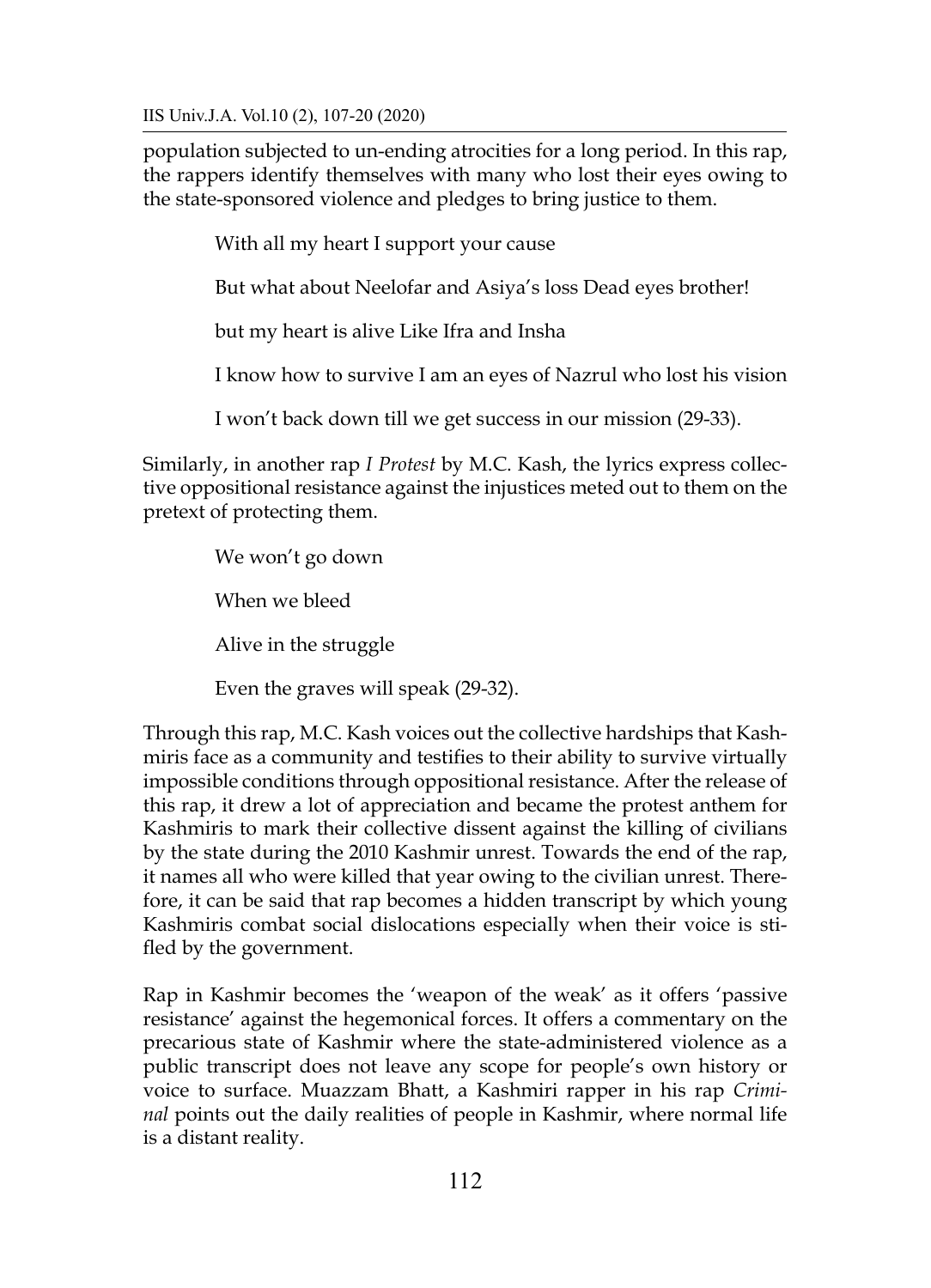I am not the day trying to survive on these rough streets Brothers getting beaten and It's not a pretty sight Guys bleeding out from rough street fights With the cops right there And it just goes on I brush off the dirt because life goes on That's life here (19-27).

The physical violence that is inflicted on people also leads to psychological effects as they undergo mental turmoil due to the on-going wars that are waged over the autonomy over Kashmir. This leads to rising aggression in the hearts of Kashmiris against the malfeasance of the state. These physical and psychological effects of violence get reflected as hidden transcripts in the following lines from *Time Has Come* and *Dead Eyes*:

> The crimes and violence The war outside And the war inside us... Anger is our voice (19-21). Those men in uniform are as cold as they come They will fill your mind with fear

Psych you out hit you up (50-52).

Also, the mainstream media as a public transcript plays an important role in propagating misleading images of Kashmir in the rest of the country. The images and messages that the media houses propagate are strategically controlled by the dominant groups to dictate the public's perception about Kashmir. Often media is used as an instrument by the state to spread confusion and misinformation through reports. Mostly, the report-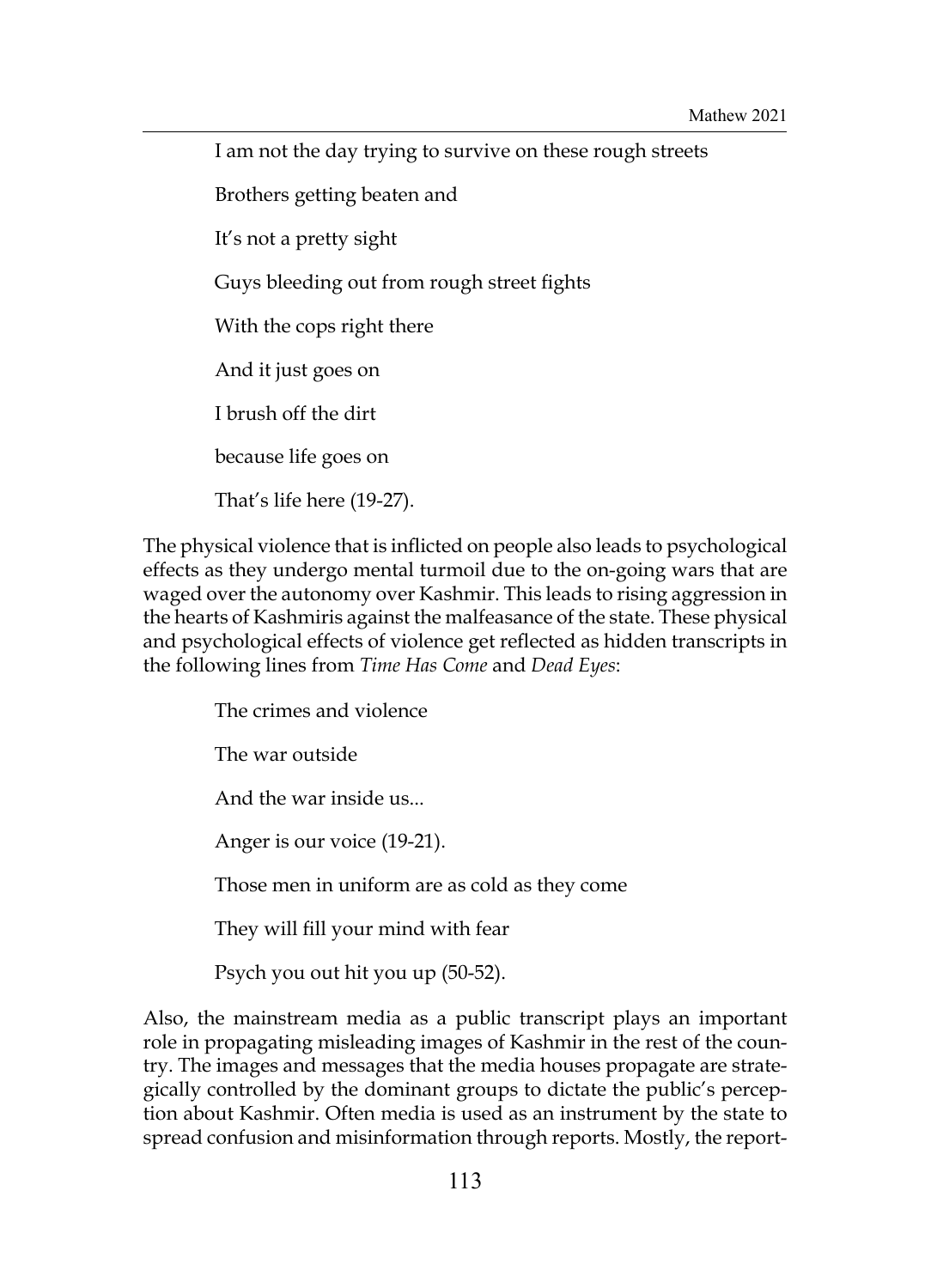ing of Indian media on various terrorist attacks are contradictory, biased and uncorroborated.

In many cases, some films use Kashmir as an indispensable element to propagate militant nationalism among the people. This kind of propaganda is captured in *I Protest,* where the rap song alleges that the media in both Pakistan and India use Kashmir as a trophy that is supposed to be won by hook or crook. In the midst of all this propaganda rhetoric, the real plight of Kashmiris is intentionally forgotten by the media. This reality gets portrayed in these lines in *I Protest*, where the rapper is using the lyrics as hidden transcripts to criticise the sponsored media for hiding the organised genocide committed to further persecute the marginalised community.

These killings ain't random

It's an organized genocide

Sponsored media

Who hide this homicide (25-28).

This stanza from *I Protest* shows how the state uses sponsored media to hide the organised genocide that is rampant in Kashmir. The sponsored media is used by the state to garner public support to make Kashmiris look like a threat. News about Kashmiri citizens turning violent and taking the law into their hands to support the separatist's movements are propagated by the media to float the falsehoods that Kashmiris are 'anti-nationals'. Also, the allegation that Kashmiris pose a cultural and security threat to the rest of the country is propagated by the politicians using the sponsored media. This is done with the motive to garner public support for the discriminatory laws in Kashmir. These public transcripts of Kashmiris being a 'threat' are countered by the hidden transcripts employed by rap music.

Moreover, for better comprehension of how hidden transcripts create oppositional narratives, it is important to understand the official narratives of history that become a public transcript used by the state to relegate Kashmir to the social margins. Rap can be considered as initiating a dialogue about the historic oppression that Kashmir has been subjected to over the periods. Thus, the hidden transcripts in rap provide remarkable oppositional resistance to the official narratives by laying bare the alternative interpretations of history that are not available to the public.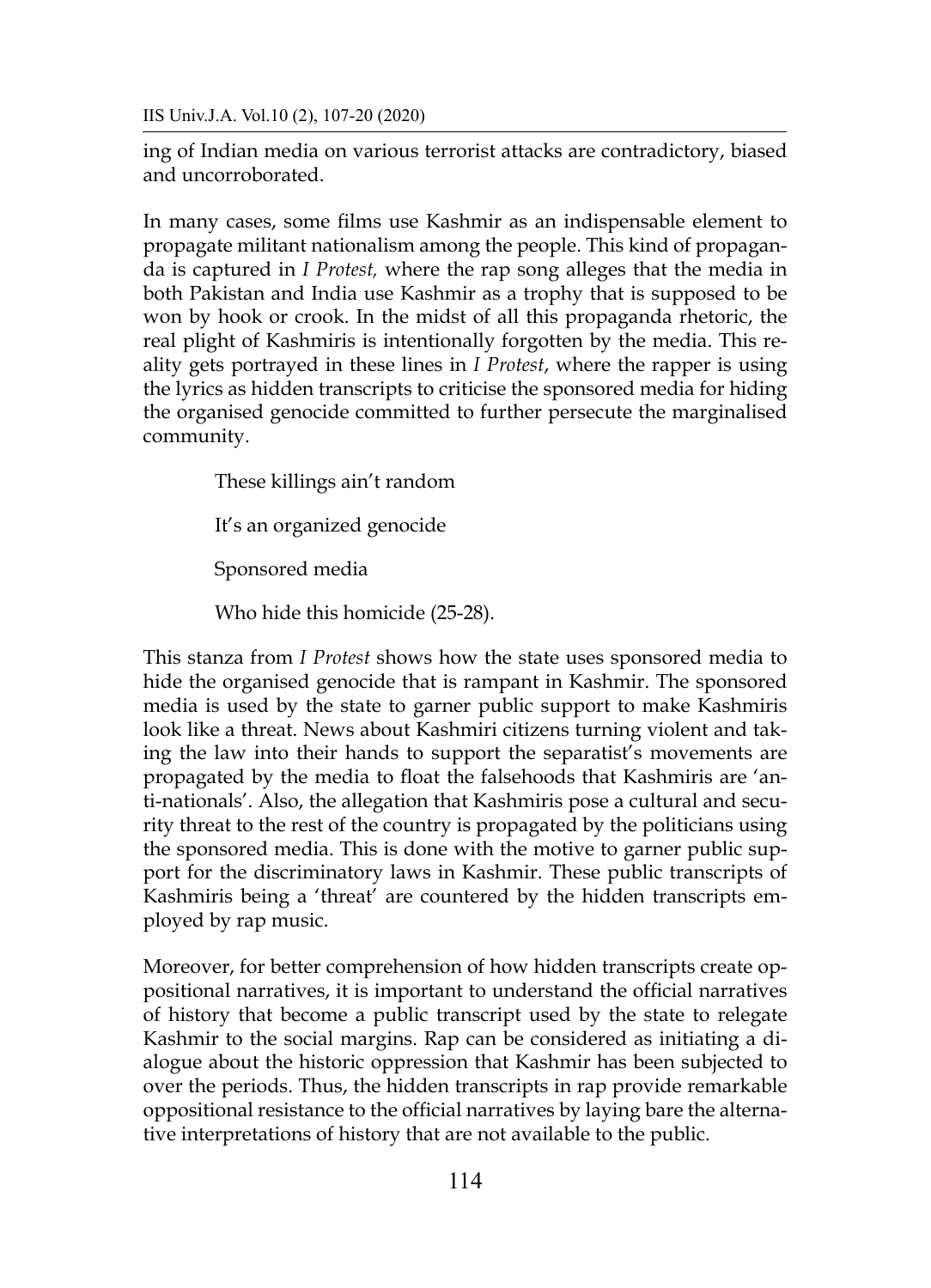To trace the historical trajectory of oppression in Kashmir, one needs to go back to that point in history where India being a postcolonial and democratic nation ignored the consent of various princely states in whose name anti colonial movements were fought. After independence, though India tried to adopt equitable and sustainable forms of development in the country, it ended up being a compartmentalised society with hegemonic ideals intact (Kaul 10).

Once-colonized nations adopt internal colonialism by continuing to reinforce many of the socio-economic arrangements and administrative and policing functions that are bequeathed to them by the colonial state. This aspect of history partly explains the increasingly centripetal and rigid form of nationalism that came to dominate the political cultures of newly independent nations, which is vital in understanding the relationship of the Indian state with Kashmir (Kaul 30). This form of militant nationalism was invented in the nineteenth century when for the purpose of display, imperial nations put its civil, ritual and administrative forms as the ethical core of modern citizenship.

These colonial nations emphasised centralised military power to reshape the forms of political collectivity that had prevailed over smaller independent territories. These territories which once were ruled by kings and their feudatories were brought under a centralised authority. Therefore, when the right to self-determination and political governance were demanded by the anti-colonial movements, they rallied for a 'nation' that consists of different communities that were unequal in their relations historically but forcefully united in their struggle for self-rule. This led to many princely states being forcefully annexed into the new nations of Pakistan and India (Junaid 40).

The problem with Kashmir stemmed from the fact that a Muslim majority population was ruled by Hindu maharajas. This was not a standalone case as many princely states in India had 'minority' rulers who developed policies that discriminated against the citizens who did not belong to their religion. In the case of Kashmir, the Dogra rulers catered solely to their Hindu affiliations, which led to Kashmir being deemed as a Hindu state. The Muslim peasants, who were the vast majority in Kashmir were deprived of all benefits and were reduced to a hand to mouth existence. The Kashmiri Pandits (Hindus) who consisted of just five percent of the population, wielded disproportionate power over the Muslims by occupying important offices. On top of that, unpaid labour and crippling taxes ensured that the Muslims in the region would always be inferior to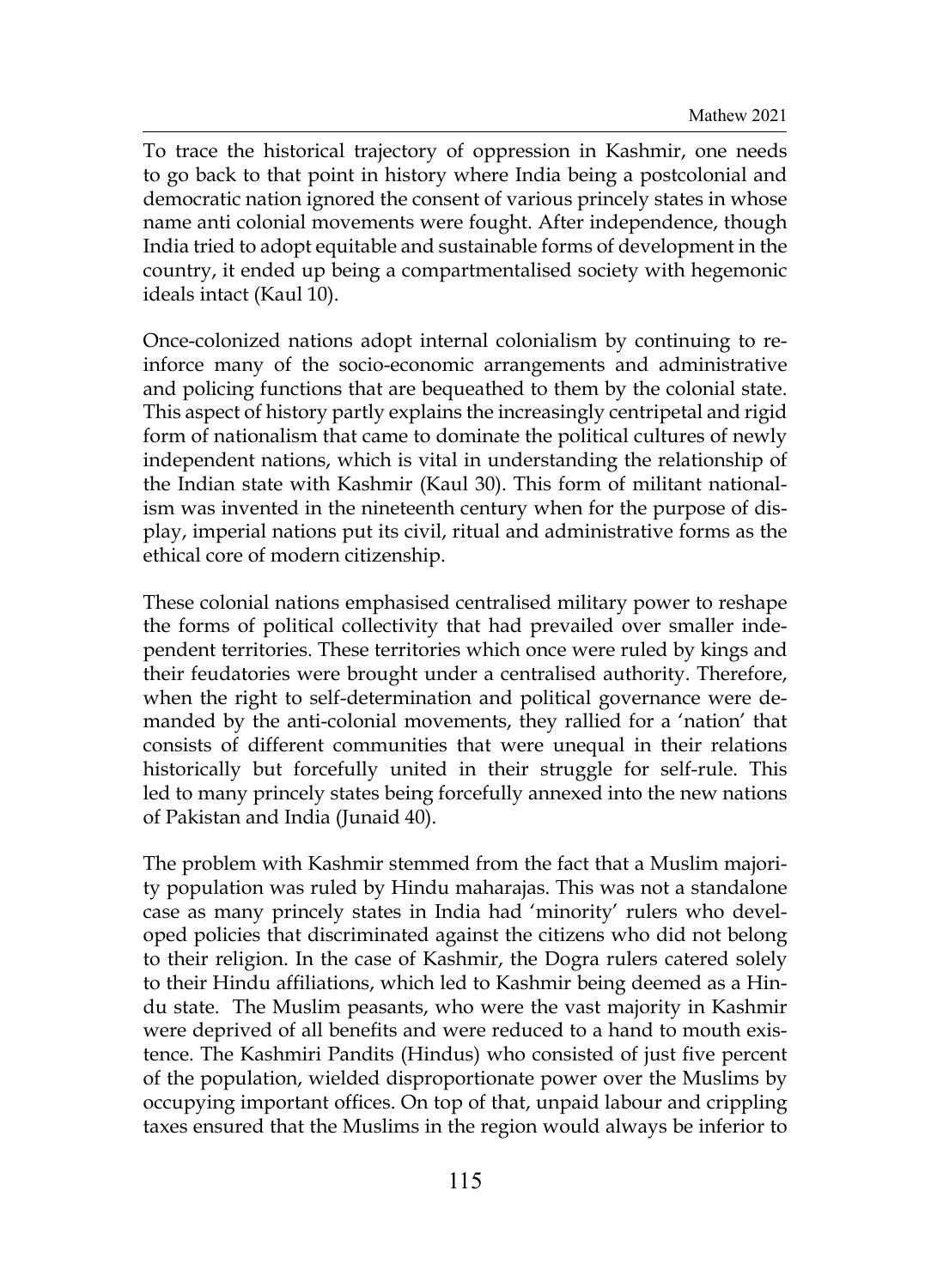Kashmiri Pandits(Junaid 50).

During the 1930s and 1940s, various communitarian, regionalist, or pan-nationalist political movements gained prominence in the state and some of these movements stressed on the idea of a Kashmiri collectivity that would give importance to self-determination within the princely state. However, the state also witnessed nationalist movements under the leadership of Indian National Congress or the Muslim League, for independence from the British. On the other hand, many historians blame the British for the current predicament as its policies allowed a state like Jammu and Kashmir to remain independent and not to join with either Pakistan or India. Such an open-ended clause in the constitution led Alastair Lamb, a British historian, to comment that in "one sense the Kashmir problem can be seen as a consequence of the British failure to find a satisfactory method for the integration of the Princely States into the independent India and Pakistan that succeeded the British Raj"(Junaid 77).

This precarious position of Kashmir ushered in many raids against the Indian government with many demanding the need for independence. These militant activities led to a chain of events that destroyed the peace in the Kashmir valley. Kashmiri Pandits who opposed the demand for independence were targeted by the militants and were forced to leave the Valley. This incident led the majority of Indians to believe that Kashmiris were calling for Islamic secessionism, and branded the people especially the Muslims of Kashmir as going against the ethos of the country. The government employed draconian methods to quell the movements, and refused to acknowledge that this uprising might have indigenous roots.

All regimes ruled Kashmiris without taking into consideration their opinion. The UN Charter that allowed the provision for a plebiscite in Kashmir under UN Resolution 47, was ignored by the subsequent governments. These hidden transcripts from *I Protest* by MC Kash protest against the historical violence of plebiscite that ignored the right to self-determination of Kashmiris.

Threads of deceit

Woven around a word of plebiscite

By treacherous puppet politicians

Who have no soul inside (5-8).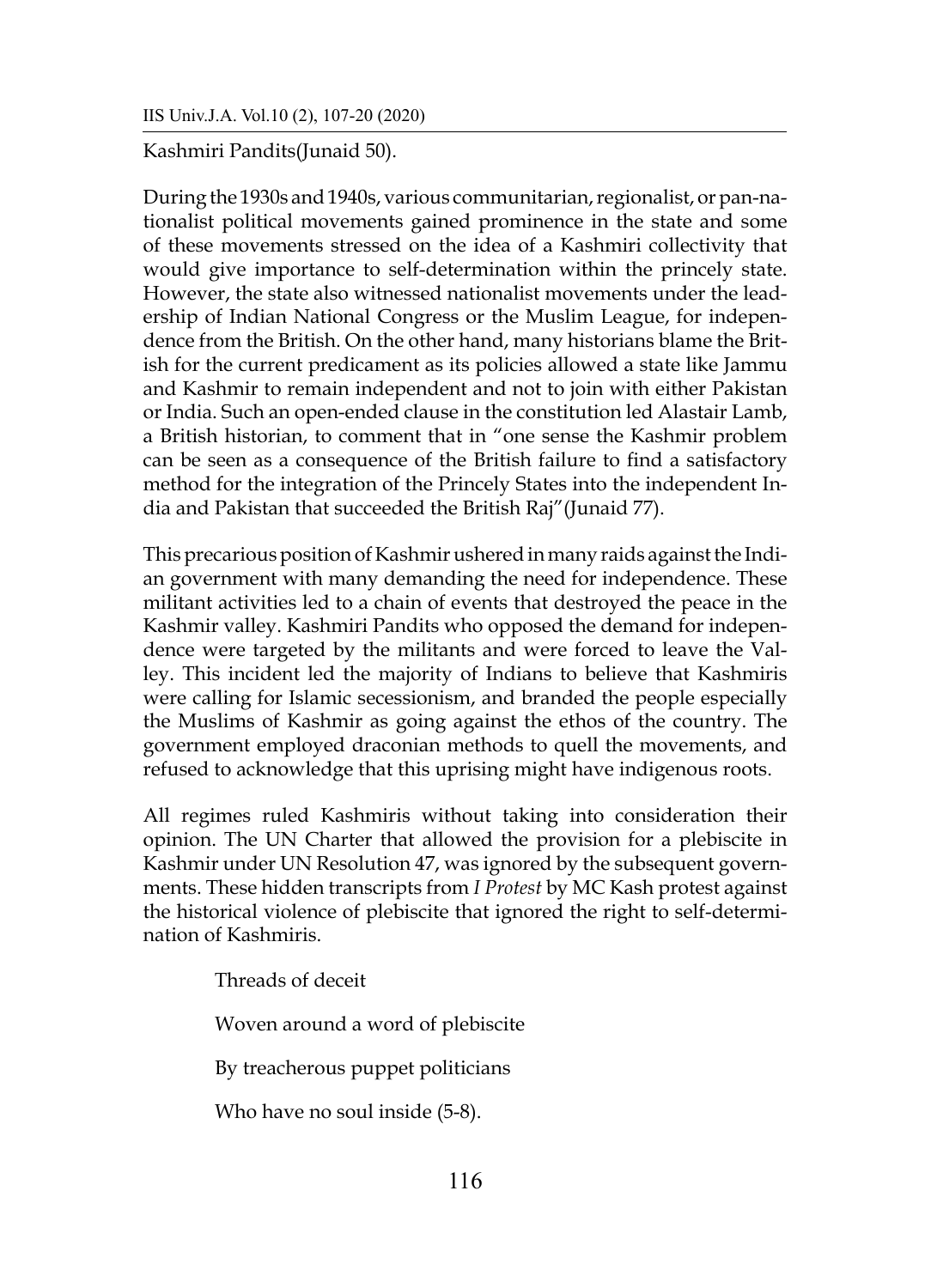The tussle for complete power in Kashmir by Pakistan and India led to the deployment of a large number of Indian armed forces, Border Security Force, and Central Reserve Police Force along the borders. This has turned Kashmir into an armed camp with the suspension of civil liberties and in many crucial arenas, the ratio of military personnel are more than the civilians.

Indian armed forces and agencies position themselves like an occupation army and keep the local population in a hostile state. The killing of every militant would lead to many innocent Kashmiris to be picked up, tortured, or imprisoned on suspicion of being in favour of pro-freedom groups. According to International People's Tribunal's report, human rights groups in the last few years have been investigating cases where large numbers of Kashmiris just disappear with the government offering no explanation for these disappearances (2009).

*I Protest* shows the stark reality of Kashmir that does not get reported anywhere due to the power play of regimes that consider Kashmir to be a trophy to be won.

> A Whole Village Gang-Raped, A cry still Lingers These are the Tales From the Dark Side of A Murderous Regime…(57-60)

*Dead Eyes* portrays the human rights violation and the callousness of the legal system and United Nations (UN) in providing justice to the people in Kashmir who are subjected to state brutality.

And My friend was beaten and left with ribs cracked

They book small kids under PSA and biased courts have nothing to say

UN got no solution for who lost their vision

Blood flows in streets of J&K division (8-11)

These lyrics from *Criminal* depicts the precariousness of the life of Kashmiris as they live in fear of their lives every day.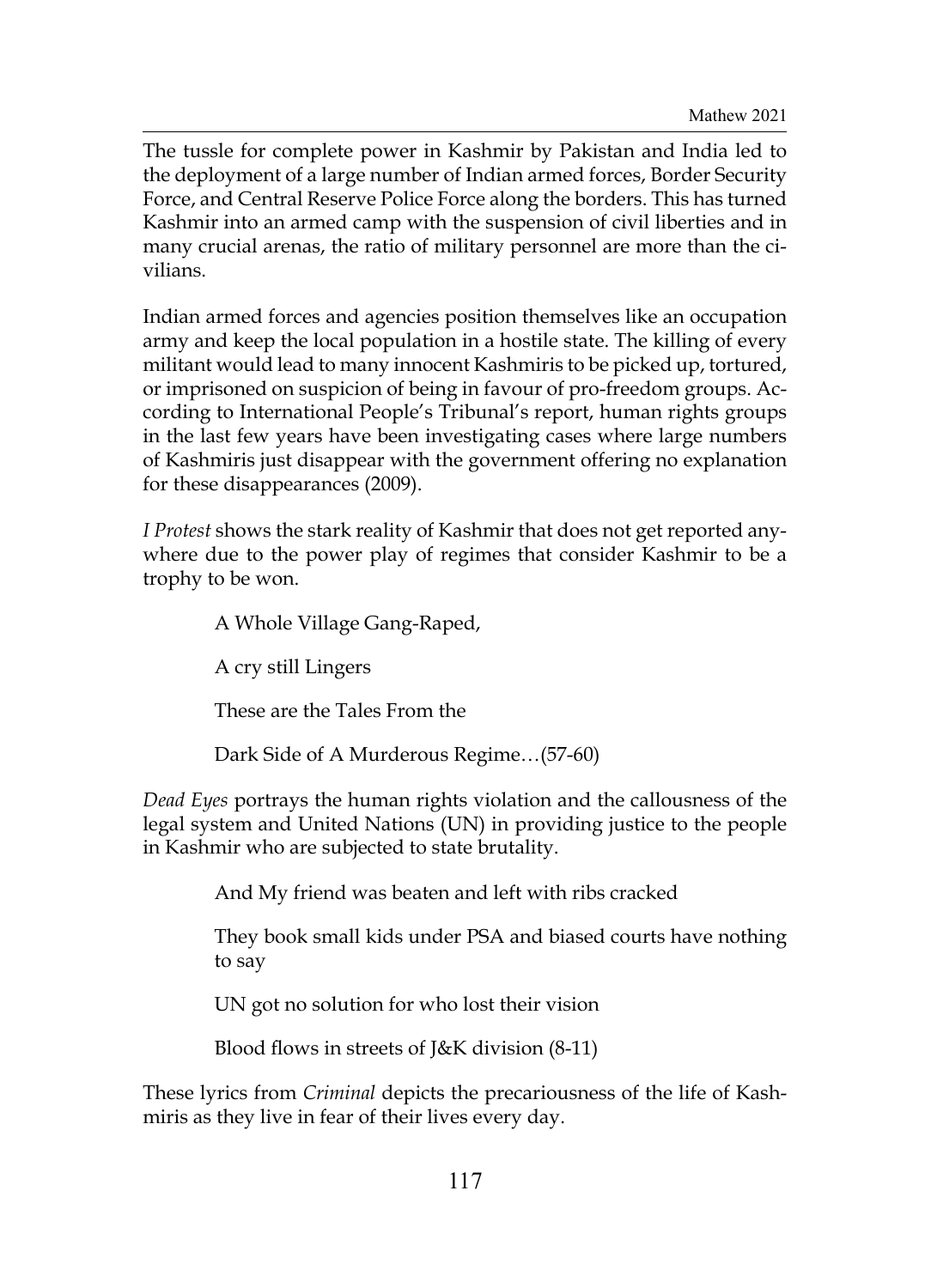Mom told me listen

Son don't stop praying

You would never know for sure if you see another day end

This world is harsh and cruel (55-58)

*Time Has Come* shows the determination of Kashmiri youth in liberating their state from the draconian rule that does not seek the consent of the common people in Kashmir about the governance of their state.

> We beg for mercy dear lord let it rain We tried to liberate us we tried and we failed But we gonna keep fighting Till the last of us die (44-47).

These hidden transcripts of oppositional resistance in *I Protest, Dead Eyes, Criminal* and *Time has Come* portray a common truth that there exist no Kashmiri families that have not been victims of the waging wars surrounding them. It is estimated that around 70,000 to 100,000 people have been killed in the last 20 years in Kashmir. Those who have been affected physically and psychologically by these on-going conflicts are larger in number. Material remainders of the sufferings of Kashmiris in the form of thousands of gravestones are all over the place.

Various official documents report astonishing numbers of people afflicted with mental illnesses in Kashmir (Wax 2008). When one understands the context of *I Protest*, which was written during the new 'intifada' of summer 2010, the reason behind the increasing cases of mental illness becomes clear as the hospitals in Kashmir were not able to cope with the influx of the dying and the damaged. The local print and electronic media reports daily of human suffering and it has become a routine in the place. This human suffering gets depicted in the following lines of *Dead Eyes,* where the rap song acts as a hidden transcript narrating the ordeal of many generations who have known only state brutality and have been made to grow up in a society that is taught to be suspicious of everything.

Stop exploiting our future generation

My blind eyes won't repent but they do realise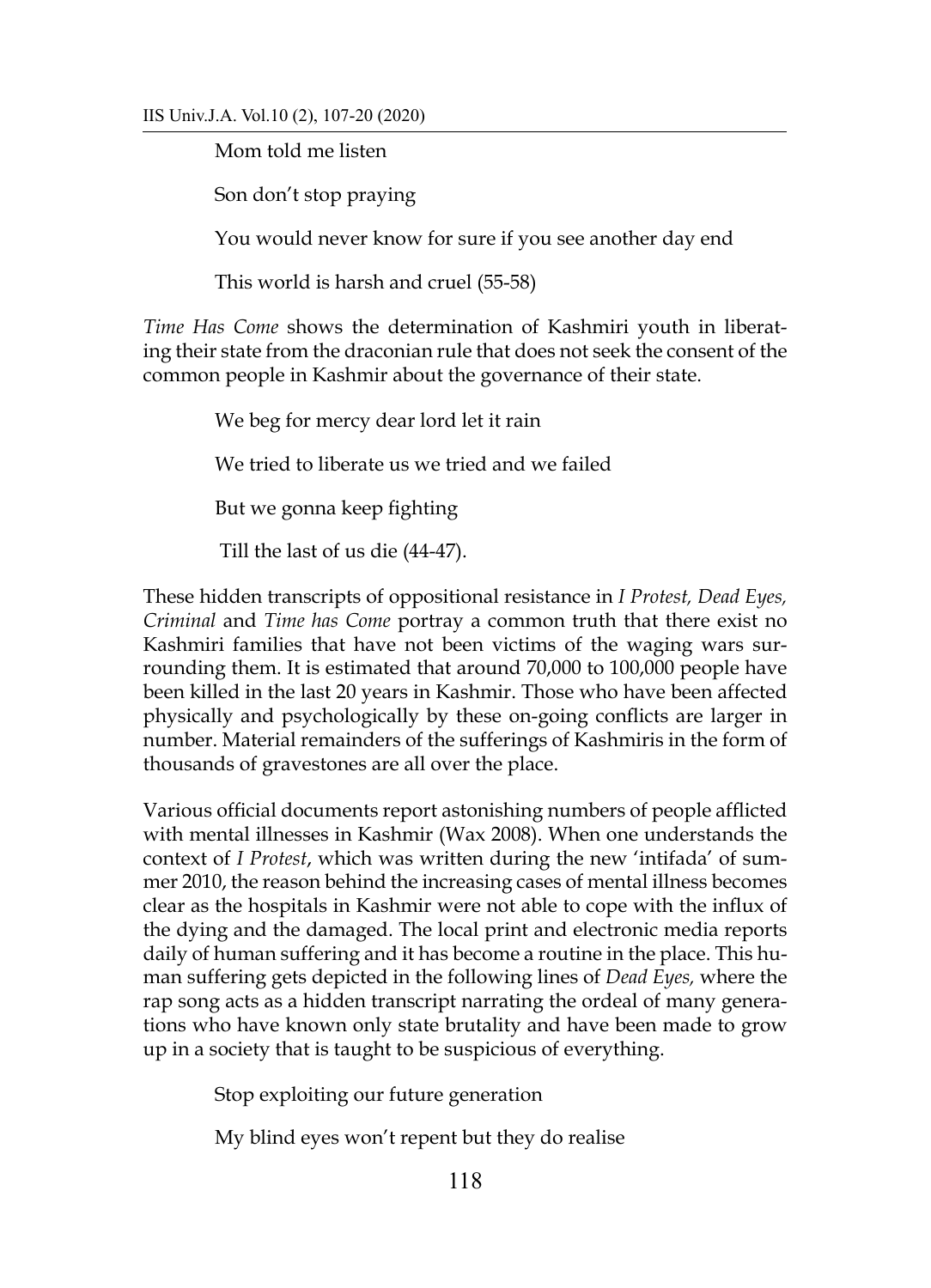We crave for peace and justice with these eyes (13-15).

On the other hand, the public transcripts propagated by the state reiterates the rhetoric of Kashmir being beautiful, the same rhetoric that has been available in the public for many centuries. However, this discourse of beauty has erased the Kashmiris of their history that forms the backdrop of the history of violence and makes their struggle for self- determination invalid. In the words of Ananya Kabir, Kashmir has become, a "territory of desire." Various international human rights organisations have in the past years documented the details of abuses that have been inflicted on the citizens of Kashmir, but the reports have not generated any action in India or the international community(Junaid 76).

This absence of documentation of the violence in Kashmir gets portrayed through the hidden transcripts from *I Protest*, which depicts how the state has erased the history of this violence from its narrative.

> My paradise is burning With troops left loose with ammo Who murder and rape

Then hide behind a political shadow (9-12).

These lines also convey the failure of Indian postcolonial scholarship as it has become instrumental in this erasure by completely ignoring the history of violence in Kashmir as well as denied its existence. Therefore, in order to emphasise the need for political subjectivity, acts of memorialization of resistance have defined the geography of the daily lives of Kashmiris.

# **Conclusion**

Rap in Kashmir becomes an attitude and symbol for the agitated youth who refuses to take recourse to violence in Kashmir and acts as a form of political expression against the majoritarian understanding of nationalism. Transcripts of power and resistance are respectively referred to as public and hidden transcripts. To counter the public transcripts of state narratives of history and violence, the rap music in Kashmir employs hidden transcripts of oppositional resistance to construct alternative identities and to bring forth the daily realities of ordinary civilians of Kashmir. The hidden transcripts of oppositional power represent a critique of